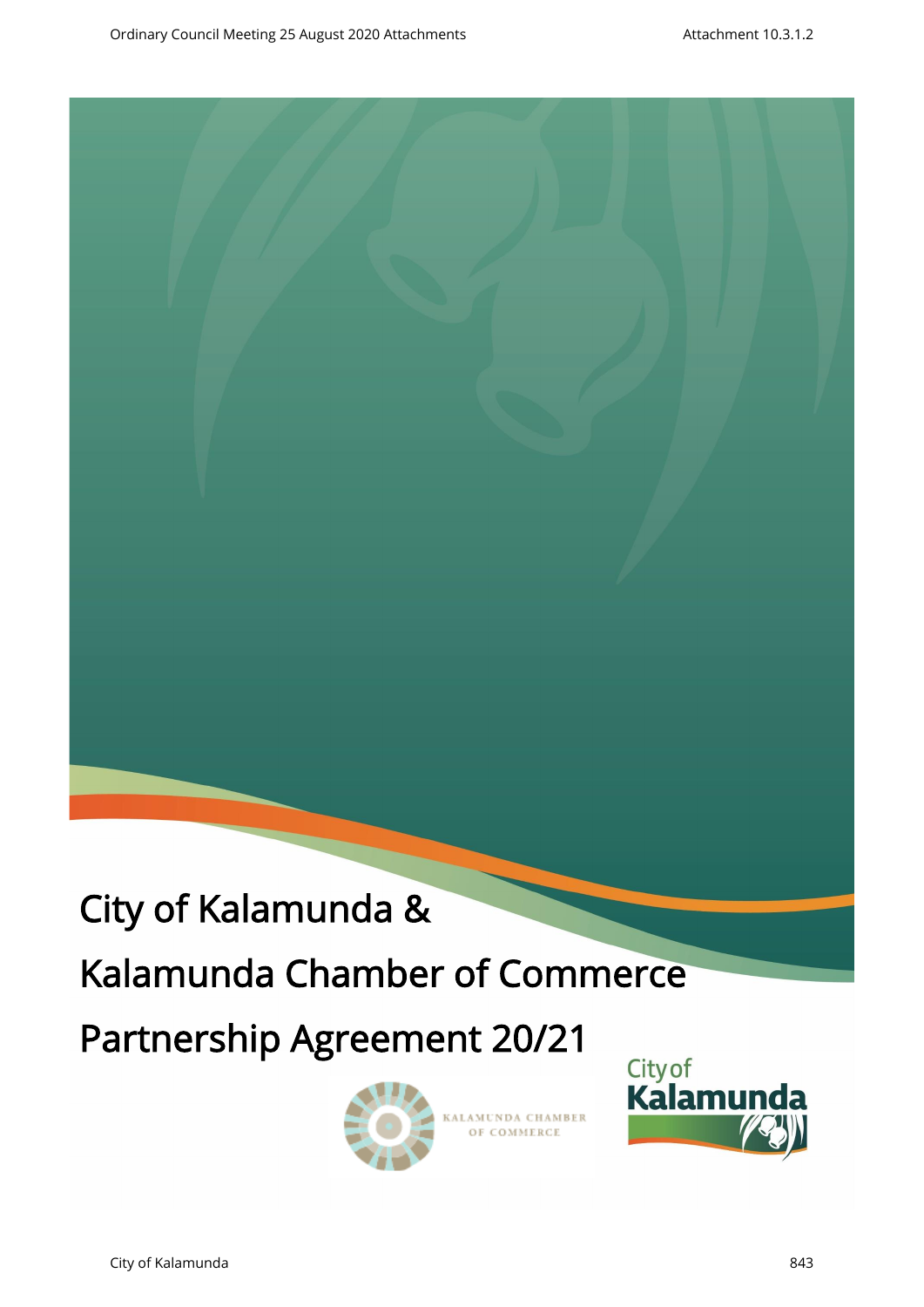# 1. Parties

City of Kalamunda of 2 Railway Rd, KALAMUNDA 6076 ABN 60 741 095 678 'The City'

### and

# Kalamunda Chamber of Commerce Incorporated ABN 31 934 906 155 The Chamber'

#### 2. Purpose

The purpose of this Partnership Agreement is to identify and agree reciprocal benefits and financial arrangements between the Chamber and the City in the pursuit of economic and business objectives as per Section 4 below.

#### 3. Term

This Partnership Agreement will commence on August 3, 2020 and continue until June 30, 2021, with an option for a one-year continuation subject to agreement by both parties unless otherwise terminated under paragraph 6.

#### 4. Objectives

- a) To attract future investment to the region
- b) To increase the number of visitors to the region
- c) To act as advocates on behalf of local businesses
- d) To increase opportunities for local businesses and producers
- e) To encourage residents to shop locally
- f) To recognise business achievement and excellence

#### 5. Reciprocal Arrangements

#### 5.1 The City will Provide:

- a) A waiver of fees and charges for the 'trading in thoroughfares and public spaces licence' for the KCC Farmers Market and KCC Night Market and including waste management. (Value of \$9871)
- b) A waiver of fees for use of an office upstairs in the Perth Hills Visitor Centre to the value of \$3,880 (not including cleaning and utility charges) which has an existing lease agreement which expires 30 September 2021.
- c) The use of the City of Kalamunda conference room, Forrestfield Library Conference Room and/or Zig Zag Cultural Centre seminar room, up to 6 times per year for Chamber workshops, seminars and events to a maximin value of \$1,000.
- d) A 50% fee waiver for KCC members to join the Perth Hills Visitor Centre. (Value of \$1100)
- e) Funding request for \$20,000 for the Bickley Harvest Festival.
- f) Funding request for \$1,000 for the Kalamunda Christmas lights.
- g) (Total estimated value of in kind/in lieu and cash of \$36,851)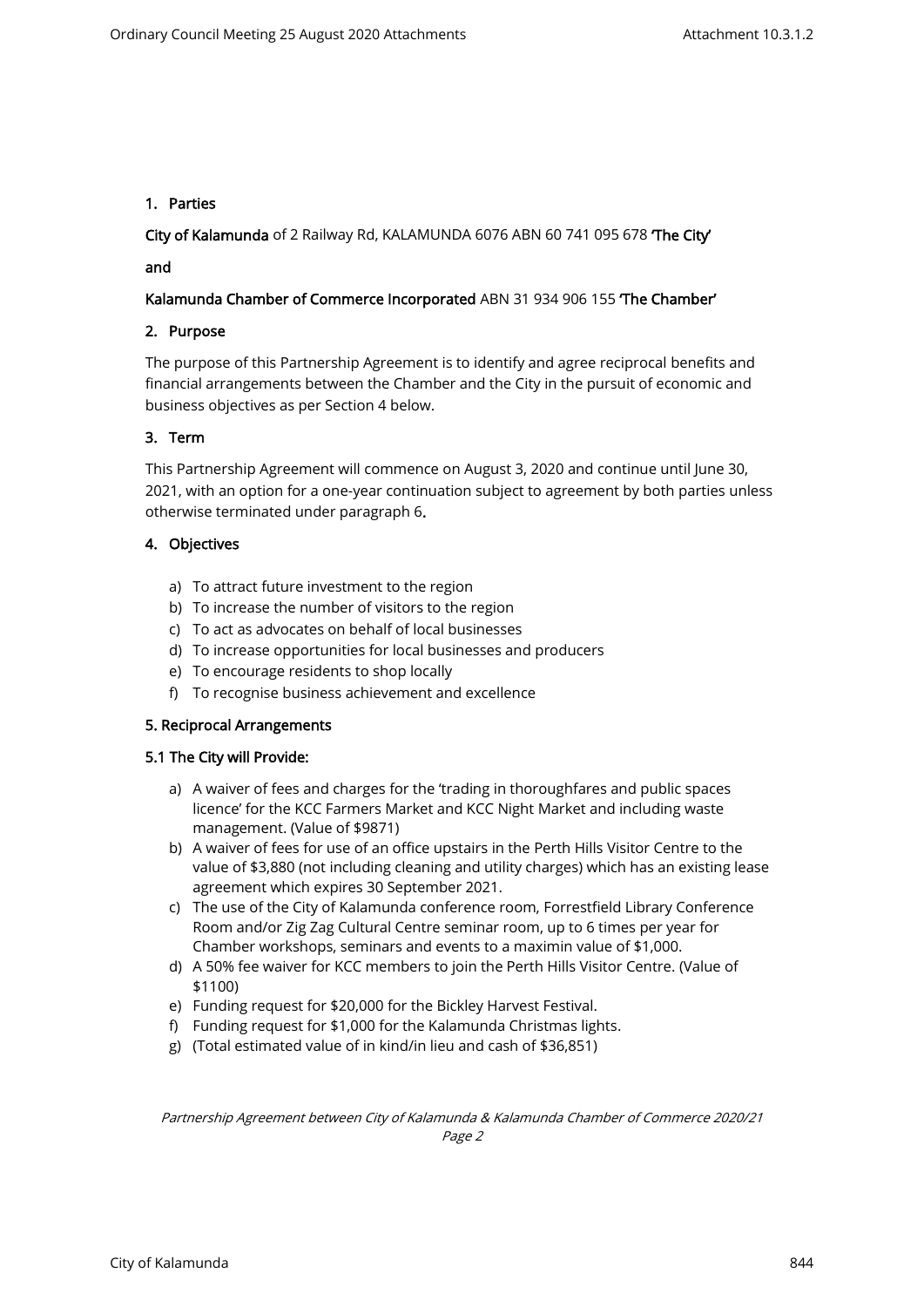# 5.2 The Chamber will confer on the City a Platinum Sponsorship status, which includes the following benefits:

#### 5.2.1 Logo & Corporate Promotion

- a) Banner space on the KCC website linked to your website for the duration of this agreement.
- b) Your logo on our monthly newsletter `Kalamunda Connection' and event correspondence.
- c) Your logo banner at our workshops and networking events.
- d) Your logo displayed during webinars and virtual networking sundowners.
- e) Listing on the KCC Member Directory webpage.

# 5.2.2 KCC Markets

- a) A free permanent stall at each KCC Farmers Market every Sunday (must adhere to market guidelines).
- b) A free permanent stall at each KCC Night Market (must adhere to market guidelines).

#### 5.2.3 KCC Business Excellence Awards

- a) 12 complimentary tickets to the annual Business Excellence Awards Event or any replacement event.
- b) Naming rights to a Business Excellence Awards category.
- c) The opportunity to speak at the Business Excellence Awards dinner.
- d) Free entry to 2-award categories.

#### 5.2.4 Social Media and Email Newsletter

- a) Share City posts with commercial interest to businesses in the City.
- b) A minimum of 12 shares per month to Facebook and Instagram.
- c) 2 guest articles pa on the KCC blog, 'Chamber Matters'.
- d) 2 guest sections pa in the KCC newsletter, 'Kalamunda Connection'.
- e) Tagging City on all relevant KCC, Farmers Market, Kalamunda Night Market and Bickley Harvest Festival posts.

#### 5.2.5 In addition, the Chamber commits to:

Partnership Agreement between City of Kalamunda & Kalamunda Chamber of Commerce 2020/21 a) Delivering the annual Bickley Harvest Festival and Christmas Lights Program.

Page 3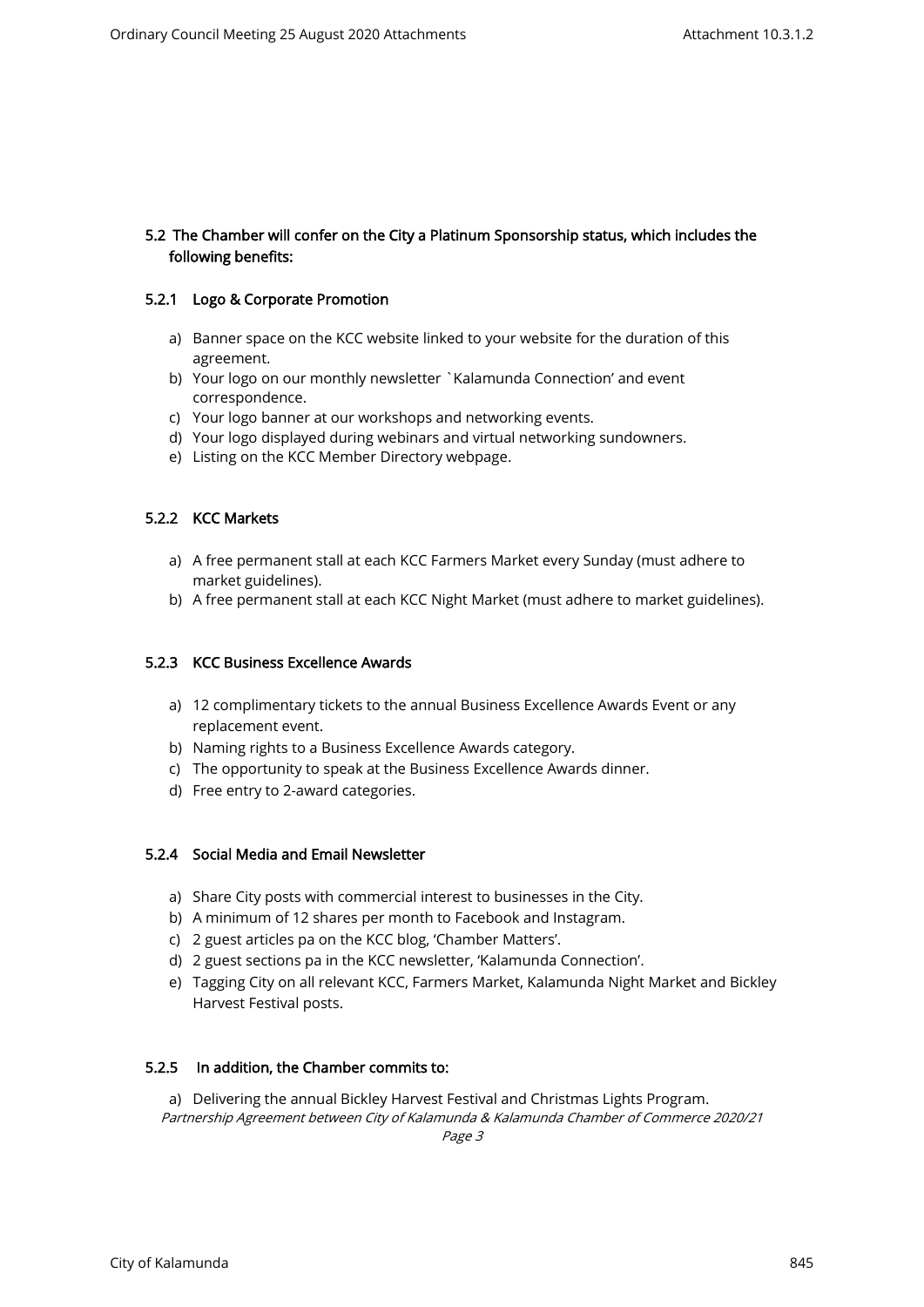- b) Operating the Kalamunda Farmers Market, the Kalamunda Night Market and the Christmas in July Market.
- c) Endeavouring to increase new memberships, particularly in the Kalamunda foothills, to ensure that the Chamber is representative of the entire City of Kalamunda.
- d) Continuing to seek external partnerships and sponsorships that will bring economic investment into Kalamunda.
- e) Provide the City a copy of the minutes and financials of the monthly Chamber Meetings.
- f) Provide the City a mid-year report of progress of actions of the Chamber's Strategic Plan including Year to Date membership numbers and other KPIs with explanations for variances where applicable.
- g) Provide the City with a copy of the Chamber's Annual Report following the Chamber AGM.
- h) Wherever possible, support the City's programs and initiatives recognising the synergy between the City's youth, commerce, tourism, and volunteer programs and those of KCC.
- i) Providing a copy of its Strategy Plan, which will include KPIs, with advice as to any updates which may affect the operation of the partnership agreement.
- j) Provide a separate report on the Bickley Harvest Festival which includes an economic impact assessment.

# 6. Termination and Variation

6.1 The Parties may vary this Agreement in writing by mutual exchange of letters signed by the authorised signatory.

6.2 This Agreement may be terminated by:

6.2.1 Mutual written agreement of the Parties at any time; or 6.2.2 either of the Parties giving six months written notice to the other; or 6.2.3 the City on passing of a Council resolution that the Chamber has, during the currency of this Agreement, wilfully engaged in action intended to directly or indirectly support a local, State, or Federal political party.

6.3 Termination by the City shall not be made pursuant to paragraph 6.2.3 without prior written notice requiring the Chamber to immediately explain, rectify or cease an action. Termination shall not then be made if the Chamber satisfactorily explains, rectifies or ceases the action as required.

6.4 In the event of termination under paragraph 6.2.3, the City may require the Chamber pay to the City an amount equal to or less than the total value of sponsorship, funding or waived fees provided by the City pursuant to this Agreement during the financial year when the action occurred.

# 7. Terms of Agreement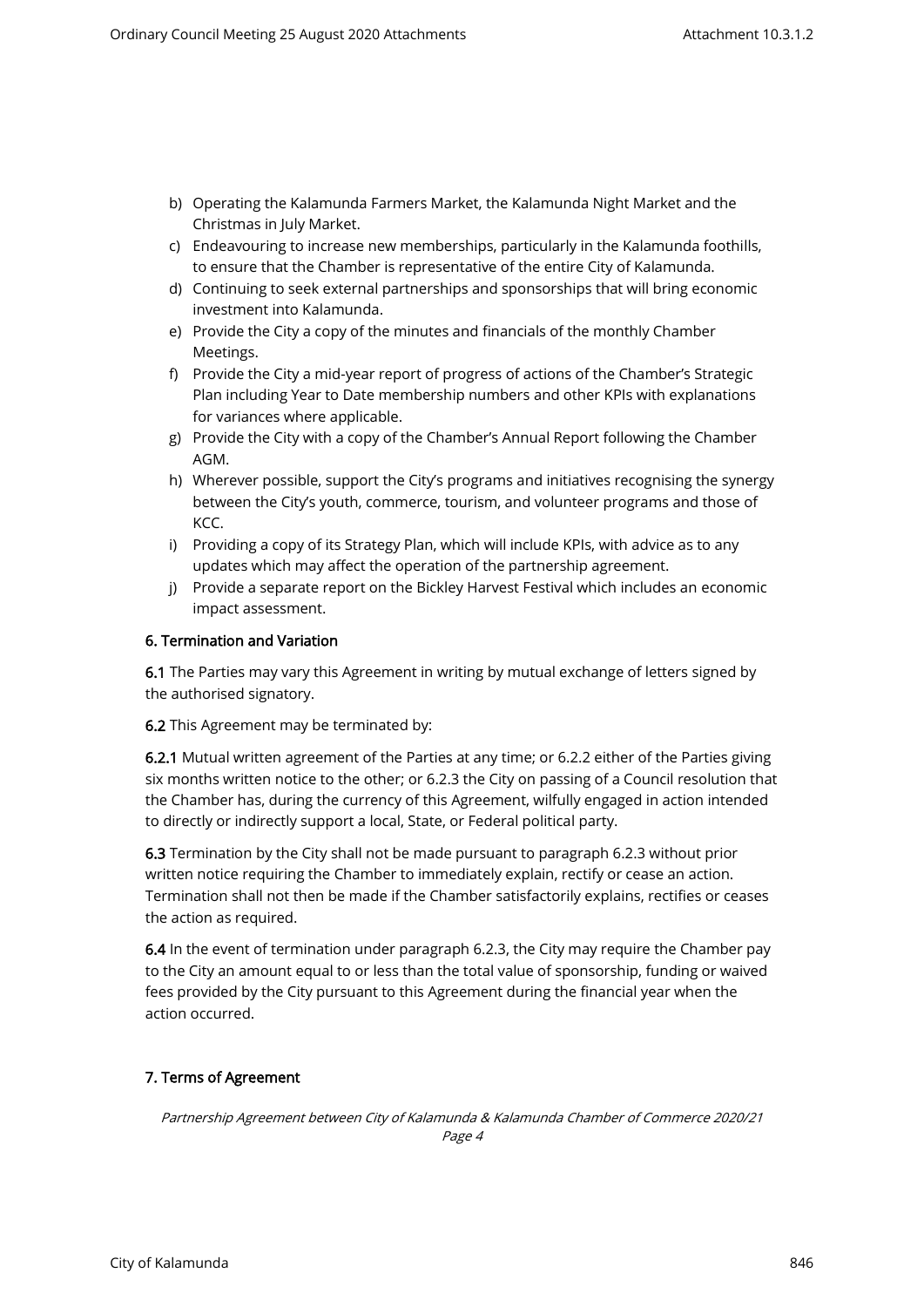The rights of either party under this Agreement shall not be transferrable or assignable in whole or part unless agreed in writing and signed by the Parties. The Parties shall indemnify each other against any claims arising from any breach of this Agreement.